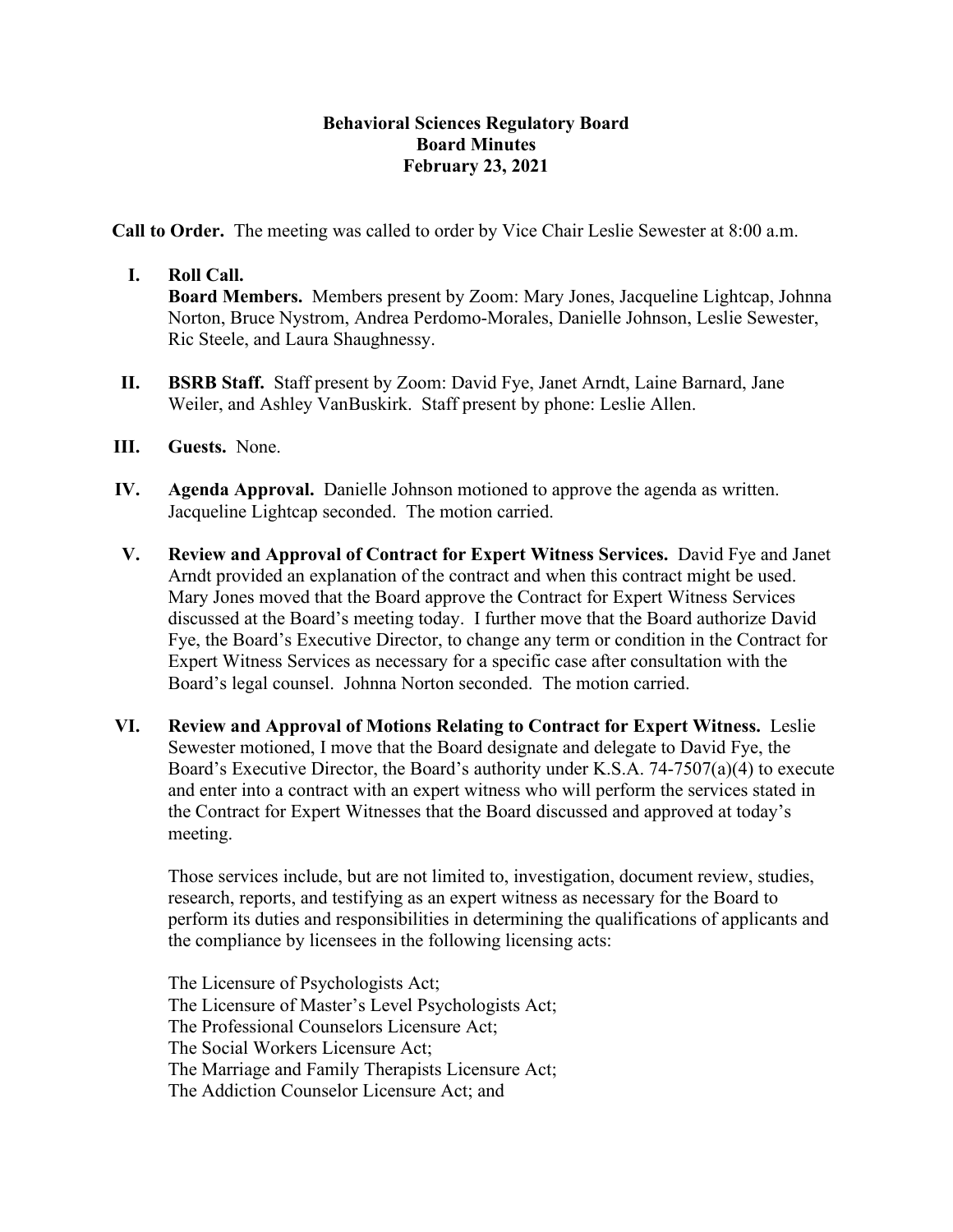The Applied Behavior Analysis Act. Mary Jones seconded. The motion carried.

## **VII. Review and Approval of Motions Relating to the Kansas Administrative Procedures Act.**

Mary Jones motioned, I move that pursuant to the Kansas Administrative Act the Board designate and delegate to the Chairperson its authority as agency head under K.S.A. 77- 527 to make a determination on whether to deny or grant a petition for review of an initial order and issue an order accordingly. If review is not exercised, the Chairperson is also authorized to issue any other orders regarding a petition for reconsideration and a petition for stay. If review is granted, in whole or in part, further proceedings shall be conducted by the Board. Laura Shaughnessy seconded. The motion carried.

Johnna Norton motioned, I move that, should the Chairperson be unable to serve as agency head, the Board designate the Vice Chairperson to serve as an alternate agency head with the same authority delegated to the Chairperson. Jacqueline Lightcap seconded. The motion carried.

Mary Jones moved, I move that pursuant to the Kansas Administrative Procedure Act, the Board designate and delegate to the Board's Complaint Review Committee its authority to act as Presiding Officer in emergency proceedings under K.S.A. 77-536, and amendments thereto, including conducting any hearing and issuing an order in matters that are being or have been investigated for any alleged violation of or compliance with the following acts or regulations promulgated thereunder:

The Licensure of Psychologists Act;

The Licensure of Master's Level Psychologists Act;

The Professional Counselors Licensure Act;

The Social Workers Licensure Act;

The Marriage and Family Therapist Licensure Act;

The Addiction Counselor Licensure Act; and

The Applied Behavior Analysis Act.

Laura Shaughnessy seconded. The motion carried.

Leslie Sewester moved that, I move that, in matters regarding applications filed under the following acts:

The Licensure of Psychologists Act; The Licensure of Master's Level Psychologists Act; The Professional Counselors Licensure Act; The Social Workers Licensure Act; The Marriage and Family Therapist Licensure Act; The Addiction Counselor Licensure Act; and The Applied Behavior Analysis Act

the Board designate and delegate to the Chairperson its authority as Presiding Officer under the Kansas Administrative Procedure Act to:

- Issue any Notice of Prehearing Conference or a Notice of Hearing;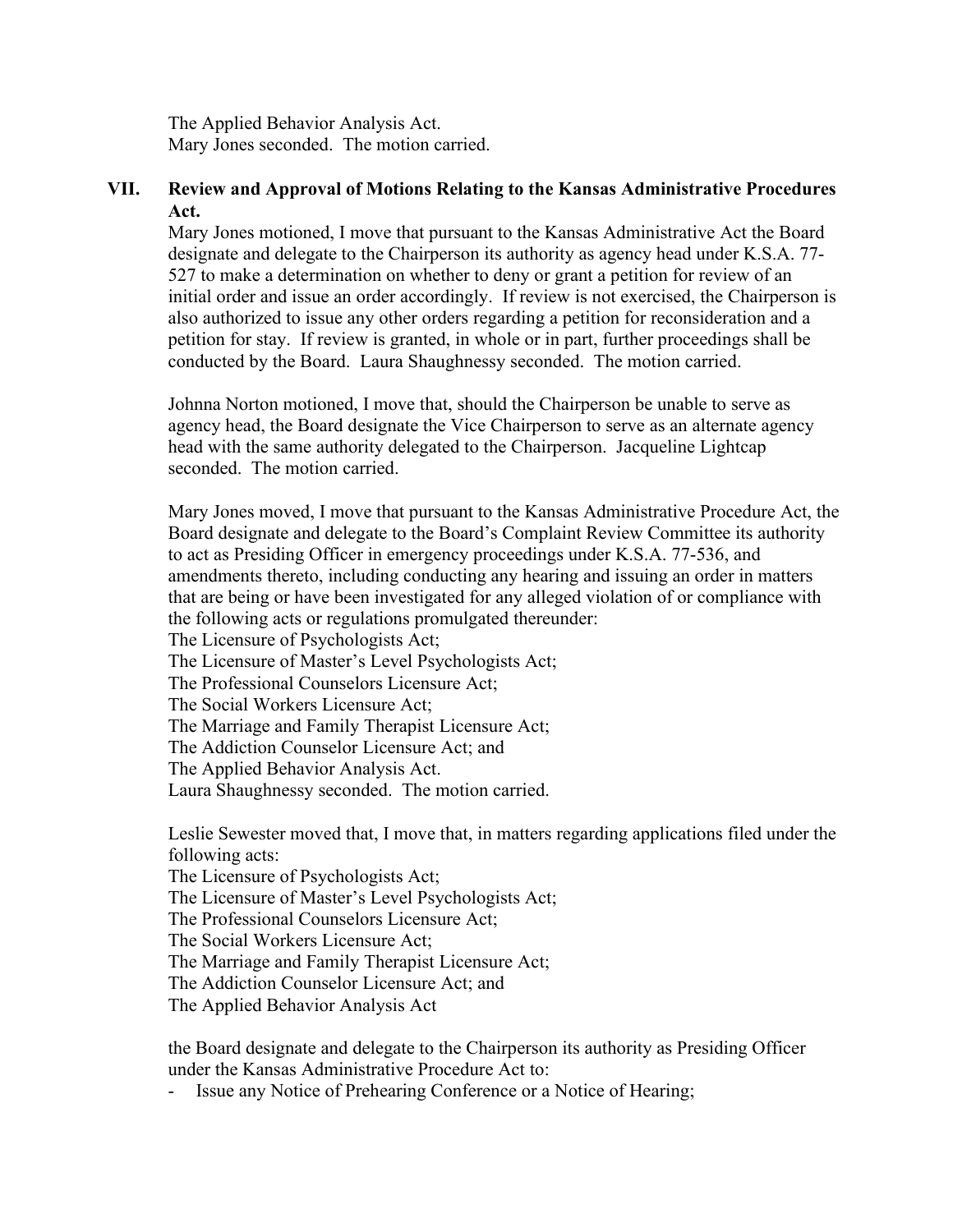- Conduct a Prehearing Conference;
- Issue any subpoenas;
- Issue any orders concerning the prehearing conference, prehearing matters, or a hearing conducted by the Board; and
- Sign any final order after a hearing conducted by the Board and
- Sign any orders on a petition for reconsideration or a petition for stay.

Johnna Norton seconded. The motion carried.

Mary Jones motioned, I move that, should Chairperson be unable to serve as Presiding Officer, the Board designate the Vice Chairperson to serve as an alternate Presiding Officer with the same authority delegated to the Chairperson. Johnna Norton seconded. The motion carried.

Leslie Sewester motioned, I move that in matters involving complaints or reports of alleged violations under the following acts: The Licensure of Psychologists Act; The Licensure of Master's Level Psychologists Act; The Professional Counselors Licensure Act; The Social Workers Licensure Act; The Marriage and Family Therapist Licensure Act; The Addiction Counselor Licensure Act; and The Applied Behavior Analysis Act.

the Board designate and delegate to the Board's Complaint Review Committee its authority under the Kansas Administrative Procedure Act to act as the Presiding Officer, such delegation includes but is not limited to:

- Making a reasonable grounds determination regarding any complaints alleging a violation of or compliance with the above acts or a regulation adopted thereunder;
- Investigating any alleged violation of or compliance with the above acts or a regulation adopted thereunder;
- Conducting pre-hearing proceedings and hearings;
- Issuing subpoenas;
- Entering into settlement agreements;
- Issuing decisions, prehearing orders, or summary proceeding orders that censure, revoke, limit, condition, or suspend any license, certificate, or authorization to practice under the above acts,
- Assessing fines,
- Sending warning or reprimand letters, and
- Taking any other action related thereto

unless the Complaint Review Committee determines that the matter should be sent to the Office of Administrative Hearings for conducting further proceedings and issuing an issuing an initial order or the matter should be considered and decided by the Board.

Laura Shaughnessy seconded. The motion carried.